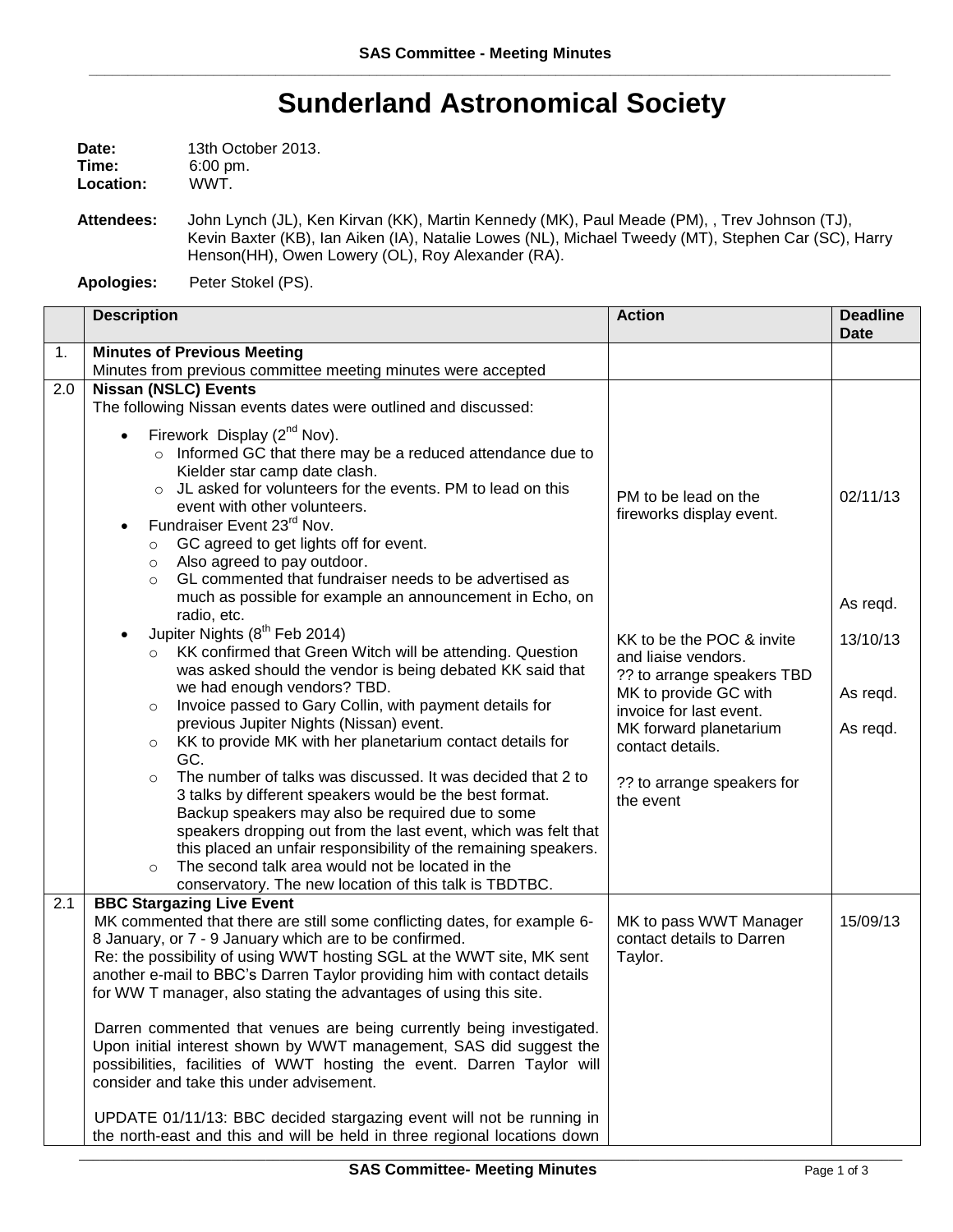|      | <b>Description</b>                                                                                                                                                                                                                                                                                                                                                                                                                                                                                                                                                                                                                                                                                                                                                                                                                                                                                                                                                                                                                                                                                                                                                                                     | <b>Action</b>                                                                                                                                     | <b>Deadline</b><br><b>Date</b> |
|------|--------------------------------------------------------------------------------------------------------------------------------------------------------------------------------------------------------------------------------------------------------------------------------------------------------------------------------------------------------------------------------------------------------------------------------------------------------------------------------------------------------------------------------------------------------------------------------------------------------------------------------------------------------------------------------------------------------------------------------------------------------------------------------------------------------------------------------------------------------------------------------------------------------------------------------------------------------------------------------------------------------------------------------------------------------------------------------------------------------------------------------------------------------------------------------------------------------|---------------------------------------------------------------------------------------------------------------------------------------------------|--------------------------------|
|      | south.<br>Jupiter Nights at WWT events on the 10th/11th of January will need to<br>pick up the baton on this. More information will be provided in<br>forthcoming newsletter.                                                                                                                                                                                                                                                                                                                                                                                                                                                                                                                                                                                                                                                                                                                                                                                                                                                                                                                                                                                                                          | Actions TBD.                                                                                                                                      |                                |
| 2.2  | Jupiter Nights at WW T<br>JL proposed a 10th and 11th of January for these events, this was<br>agreed.<br>JL to contact WWT on these dates                                                                                                                                                                                                                                                                                                                                                                                                                                                                                                                                                                                                                                                                                                                                                                                                                                                                                                                                                                                                                                                             | JL to contact WW T<br>management                                                                                                                  | 10/11/13                       |
| 2.3. | Dark Sky Discovery Sites - Events<br>.JL commented on the initial event in Stanley. Location very good,<br>although more open wind as opposed to Derwent site. Could be used as<br>a possible good dark sky observing location for society.<br>External talk given, commented that it was not really pitched at the<br>appropriate level for this event. Public turnout poor for this event.<br>North Pennines AONB Partnership Dark Sky Event, 15th November,,<br>Location(Derwent North Shore Car Park(This location may have now<br>changed), Times TBC.                                                                                                                                                                                                                                                                                                                                                                                                                                                                                                                                                                                                                                            | JL and/or 'Visits-Events<br>Coordinator' (PM) to liaise<br>with POCs for Oct & Nov<br>events.                                                     | As regd.                       |
| 2.4  | Sunderland County Council Events - Support events & possible site<br>in Herrington Country Park<br>JL stated Albany Park 21 September only 4 SAS members turned up for<br>the event, which made the event hard work as it was very popular with<br>the public. The Interest and feedback from the event was very positive.                                                                                                                                                                                                                                                                                                                                                                                                                                                                                                                                                                                                                                                                                                                                                                                                                                                                             | JL to be POC and liaise with<br>Sunderland council on these<br>events.<br>JL to confirm possible events<br>date, times, etc asap.                 | Ongoing<br>As regd.            |
| 3    | <b>Visits &amp; Events</b><br>JL asked PM for outline on Visits & Events from October to December.<br>Winlaton age Hall & Grounds, Fundraiser event, PM, did that<br>$\bullet$<br>there had been no further response on this event. MT commented<br>the responsibility is on the people to follow up enquiries who want to<br>book Society<br>Private Event - Visit to Cygnus observatory, 9 <sup>th</sup> November, PM<br>$\bullet$<br>asked the question regarding charges, following lengthy discussions<br>it was agreed to ask the visitors for a donation per person, possibly<br>of £5 per head. JL asked for volunteers as is about was on a<br>Saturday night, PM and others volunteered.<br>2 <sup>nd</sup> Herrington Scouts visit to Cygnus.<br>TJ confirmed 18 <sup>th</sup> October, 7:30 pm.<br>$\circ$<br>Dave Newton's astronomy class to visit Cygnus observatory on<br>following Thursday 17 <sup>th</sup> Oct.<br>North Pennines AONB Partnership Dark Sky Event, 15th<br>$\bullet$<br>November, Location(Derwent North Shore Car Park(This location<br>may have now changed), Times TBC.<br>Brownies visits Cygnus Observatory, 25th November, time<br>$\bullet$<br>TBC(6:30pm?). | JL/PM to arrange/liaise with<br>event organisers.<br>PM to confirm dates/ times<br>for visits/events,<br>arrange/liaise with event<br>organisers. | As regd.<br>As regd.           |
| 4    | <b>AGM</b><br>Suggested date was 17th November, from 6 pm before the lecture.<br>JL asked if anyone would be stepping down/remaining from name posts<br>committee etc.<br>KB said that he would be stepping down as treasurer. JL thanked KB for<br>all efforts as treasurer, which was seconded by committee members.<br>This post would be put up for re-election at the AGM.<br>MK to send out notice of AGM over the next couple weeks.                                                                                                                                                                                                                                                                                                                                                                                                                                                                                                                                                                                                                                                                                                                                                            | JL to prepare AGM<br>presentation.<br>MK to send out AGM notice                                                                                   | 17/11/13<br>21/10/13           |
| 5    | Funding for Observatory Dome/Mount replacement, etc<br>JL introduced Roy Alexander (RA) who was keen to join the society (via<br>Dave Newton) and get involved society and SAS public outreach. Roy<br>also has some experience with fundraising.                                                                                                                                                                                                                                                                                                                                                                                                                                                                                                                                                                                                                                                                                                                                                                                                                                                                                                                                                      | JL to organise a meeting with<br>RL, MK, GD in order to<br>progress community                                                                     | 30/11/13                       |